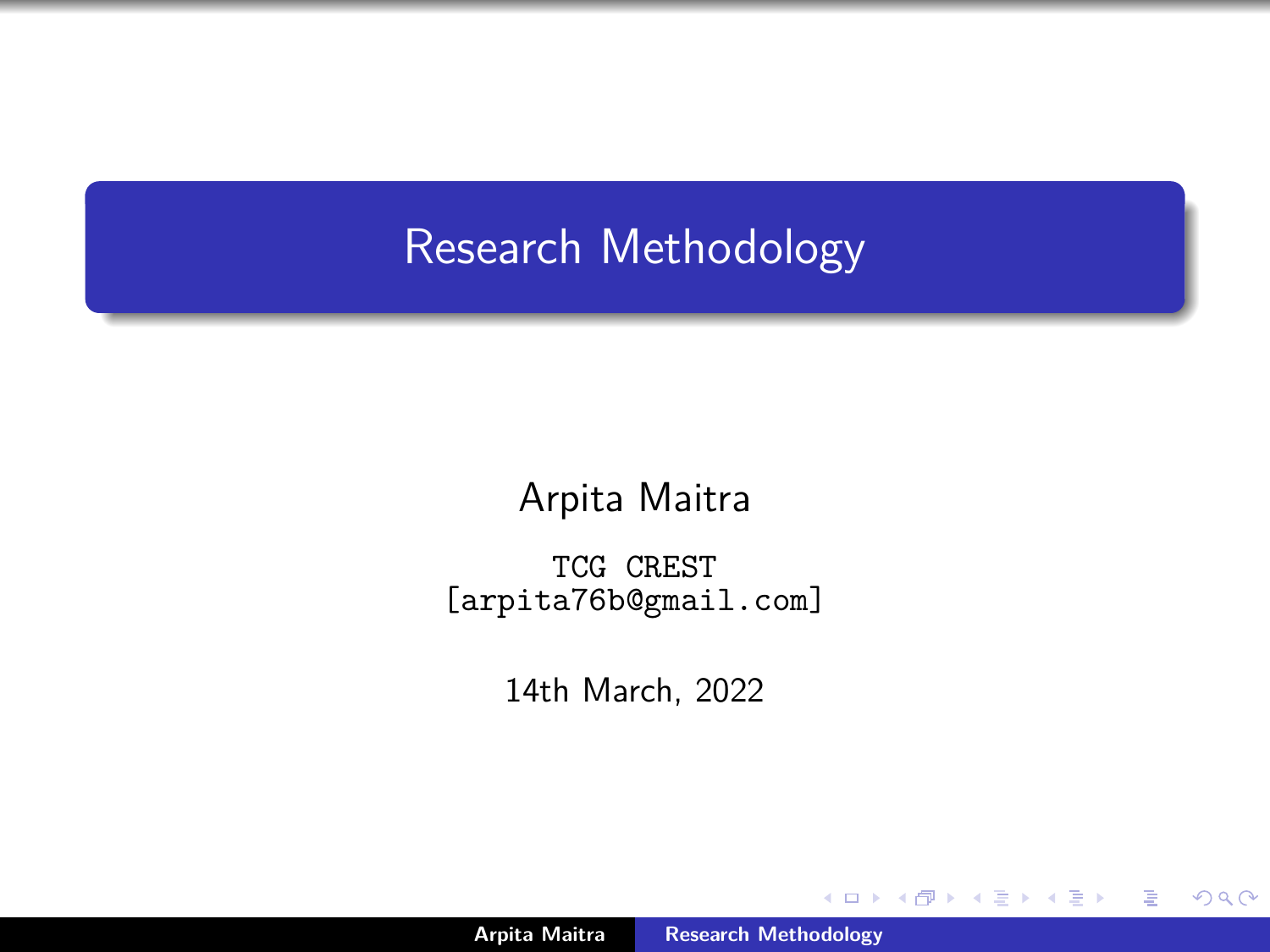"Time wasted is existence, used is life."

 $\leftarrow$   $\Box$   $\rightarrow$ 

 $\sim$ 

重

Ε

 $299$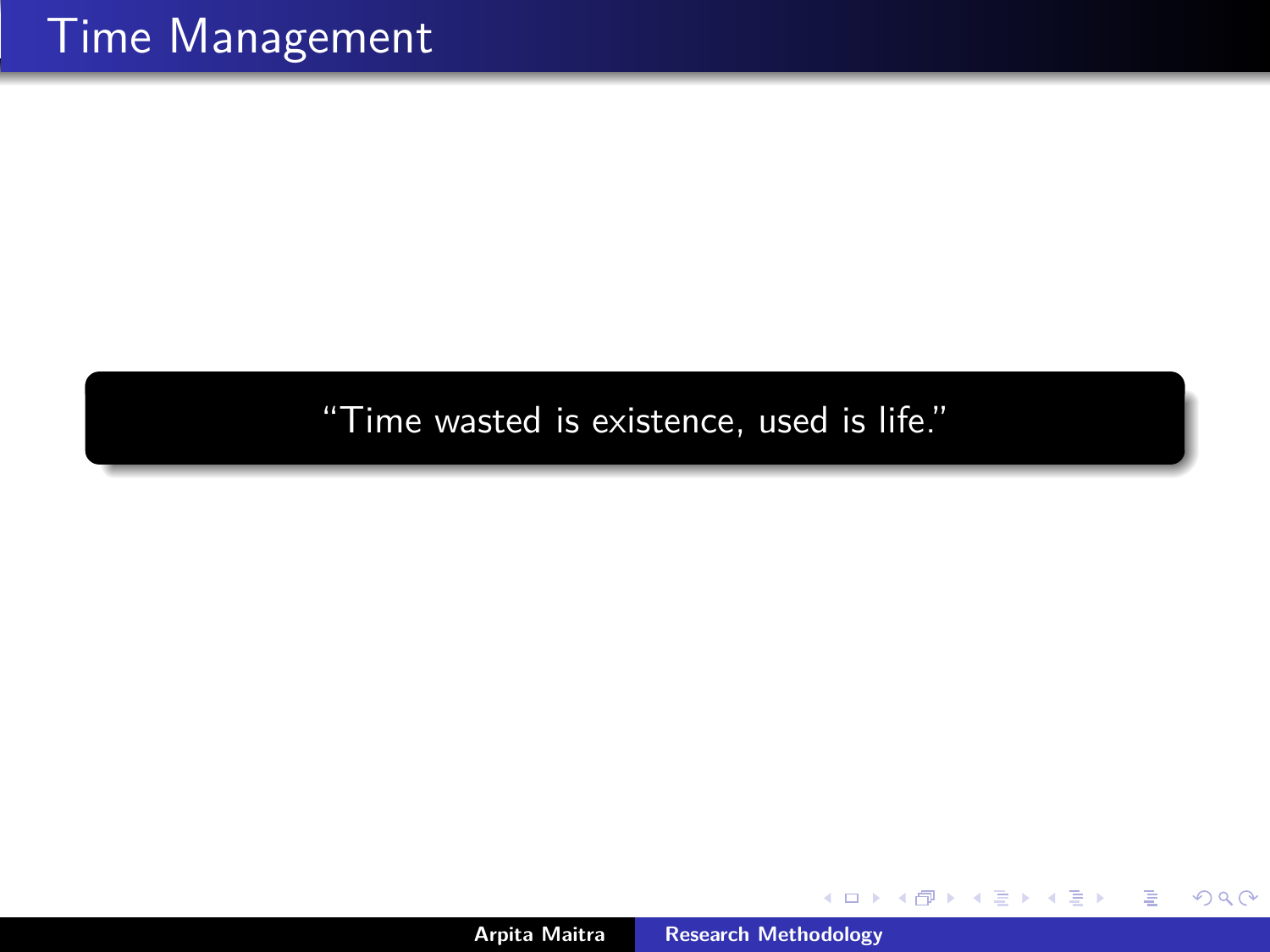- Time management concerns efficient allocation and utilization of time and thereby managing time on an hour to hour and day to day basis
- Time management is about managing time in a finer gain compared to project management
- If one follows an effective time management regimen, management of the PhD project becomes much easier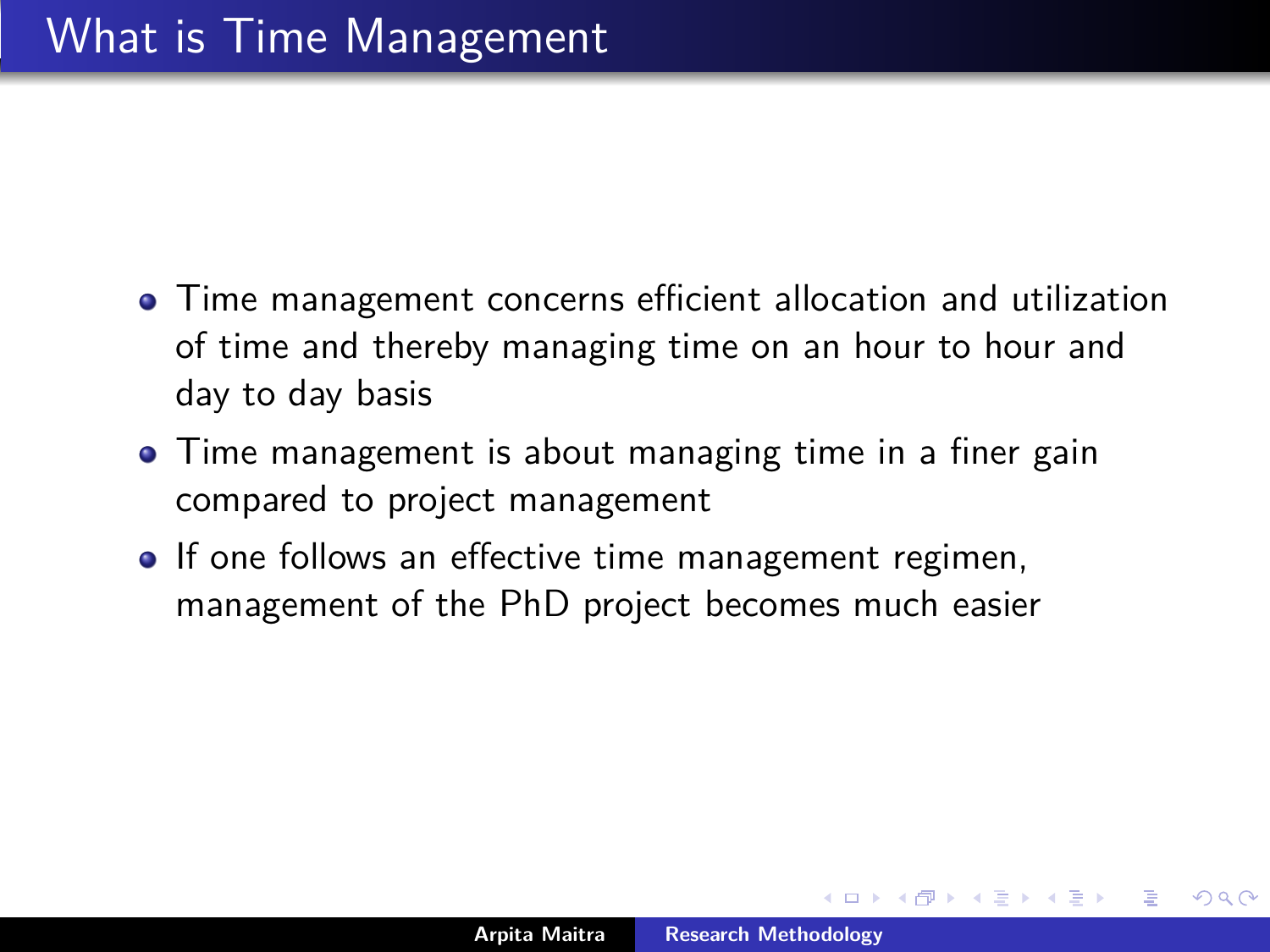### 10 Principles of Time Management

- Identifying long-term goals
- Make medium-term plans
- Developing a personal sense of time
- Distinguishing between urgent and important
- Planning the day; Make the best use of your best time
- Keeping a to-do list
- Apportioning time for meetings and seminars
- Avoiding the time-wasters
- Making use of committed time
- Leveraging cooperation and delegation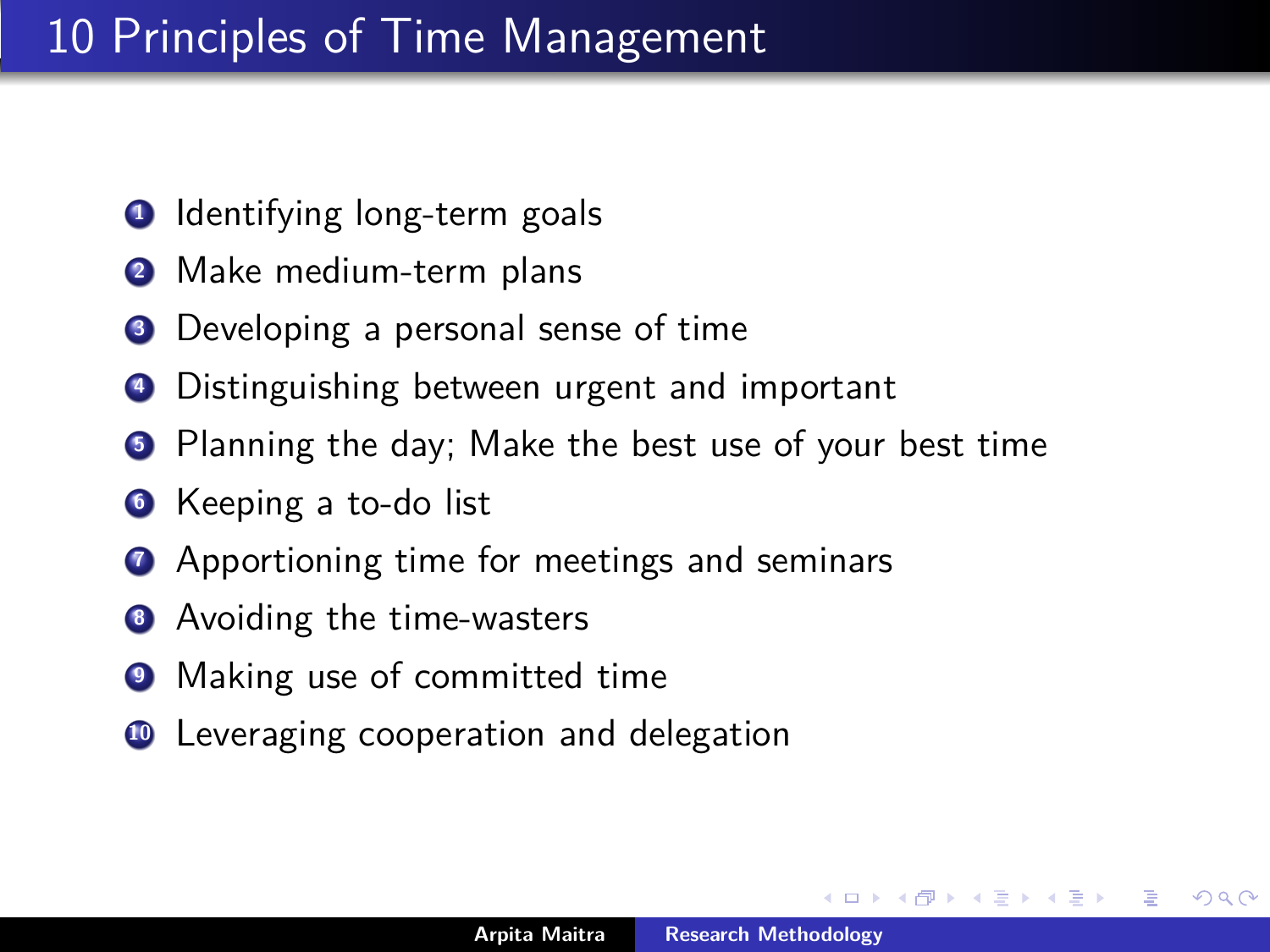### Time Awareness

- Being time aware is the continuous realization that time goes on and the lost time cannot not be recovered
- Though it borders philosophy, time awareness is an effective method and motivational factor in preventing wastage of time
	- Time is a non-replenishable commodity
	- Time awareness is a sure cure for lethargy, procrastination and blues

### "Everyone knows that time is limited, but only a few are aware of that fact"

Hazrat Uwais, a Sahabi (a term designating Companion of Prophet Hazarat Muhammad)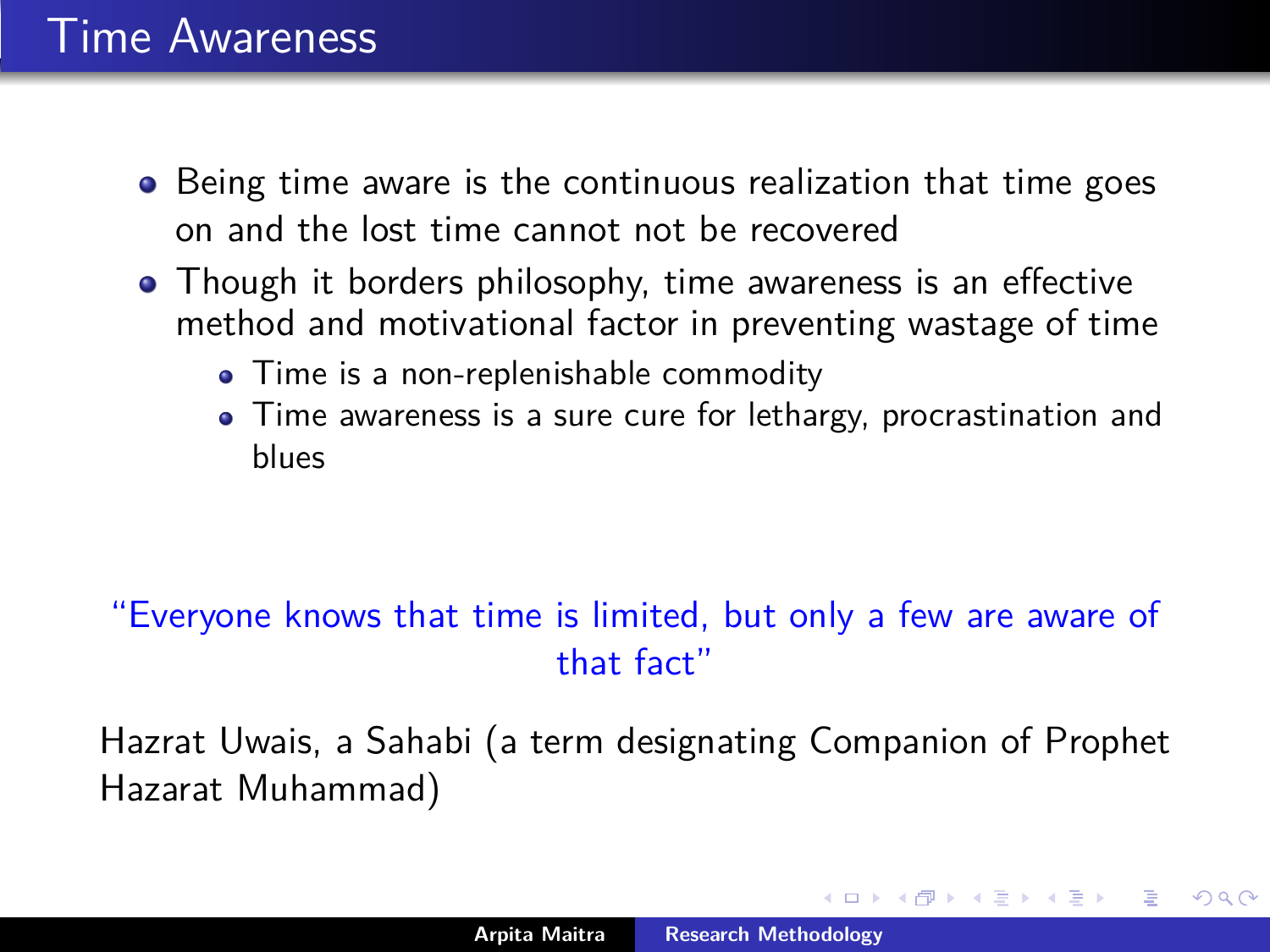- There are a few simple exercises to be time aware:
	- Noting time frequently
	- Keeping a time log

 $\leftarrow$   $\Box$ 

 $\left\{ \begin{array}{ccc} \overline{a} & \overline{b} & \overline{c} & \overline{d} \\ \overline{c} & \overline{c} & \overline{d} & \overline{d} \end{array} \right.$ 

 $2Q$ 

€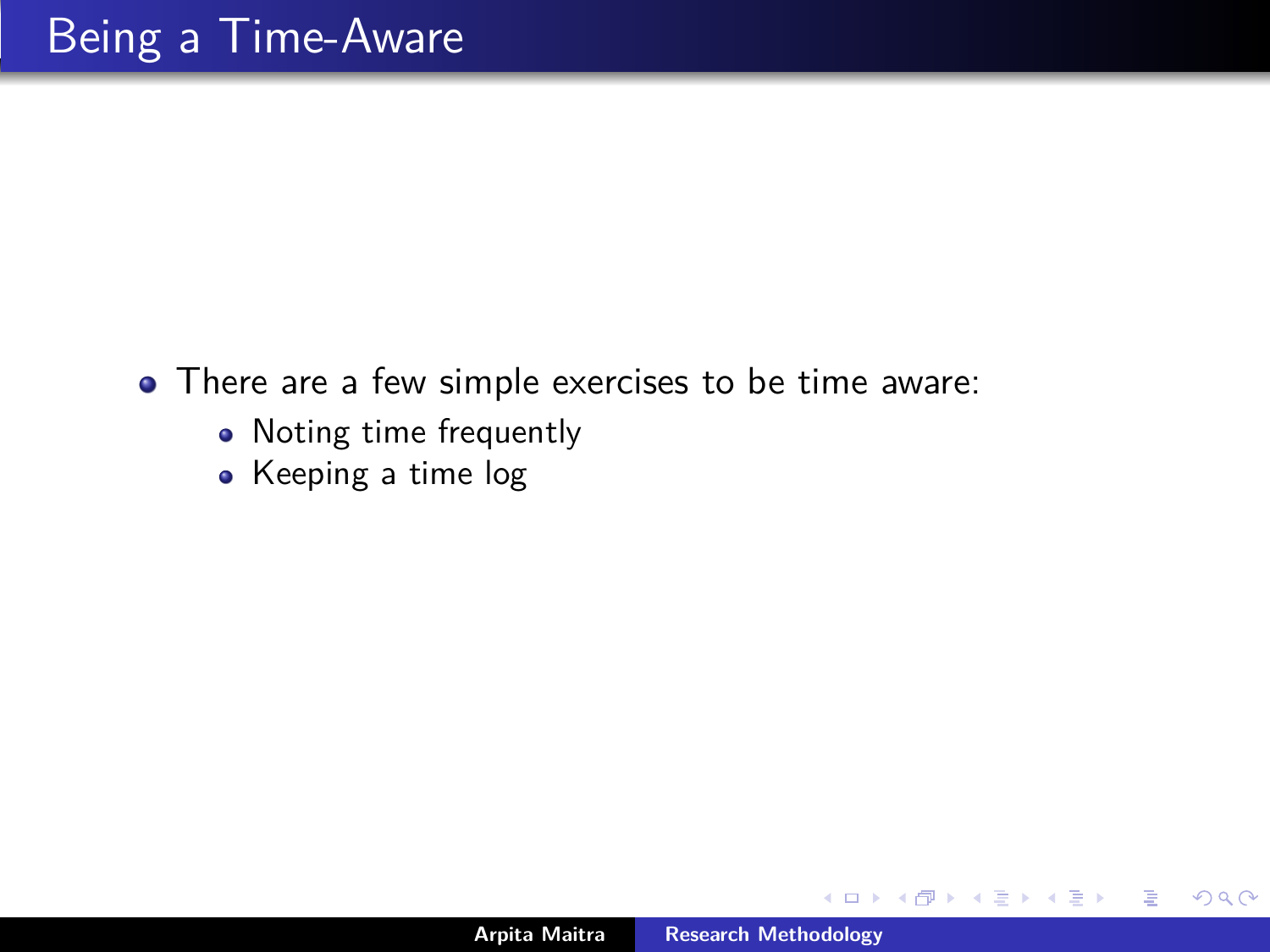- Makes one more aware of the passing time
- Use your watch or mobile to aware you about every hour by setting an alarm
- After a few days, you would be able to count 1 hour in your mind more accurately
- Then set it for every half an hour and
- Finally do it for every 15 minutes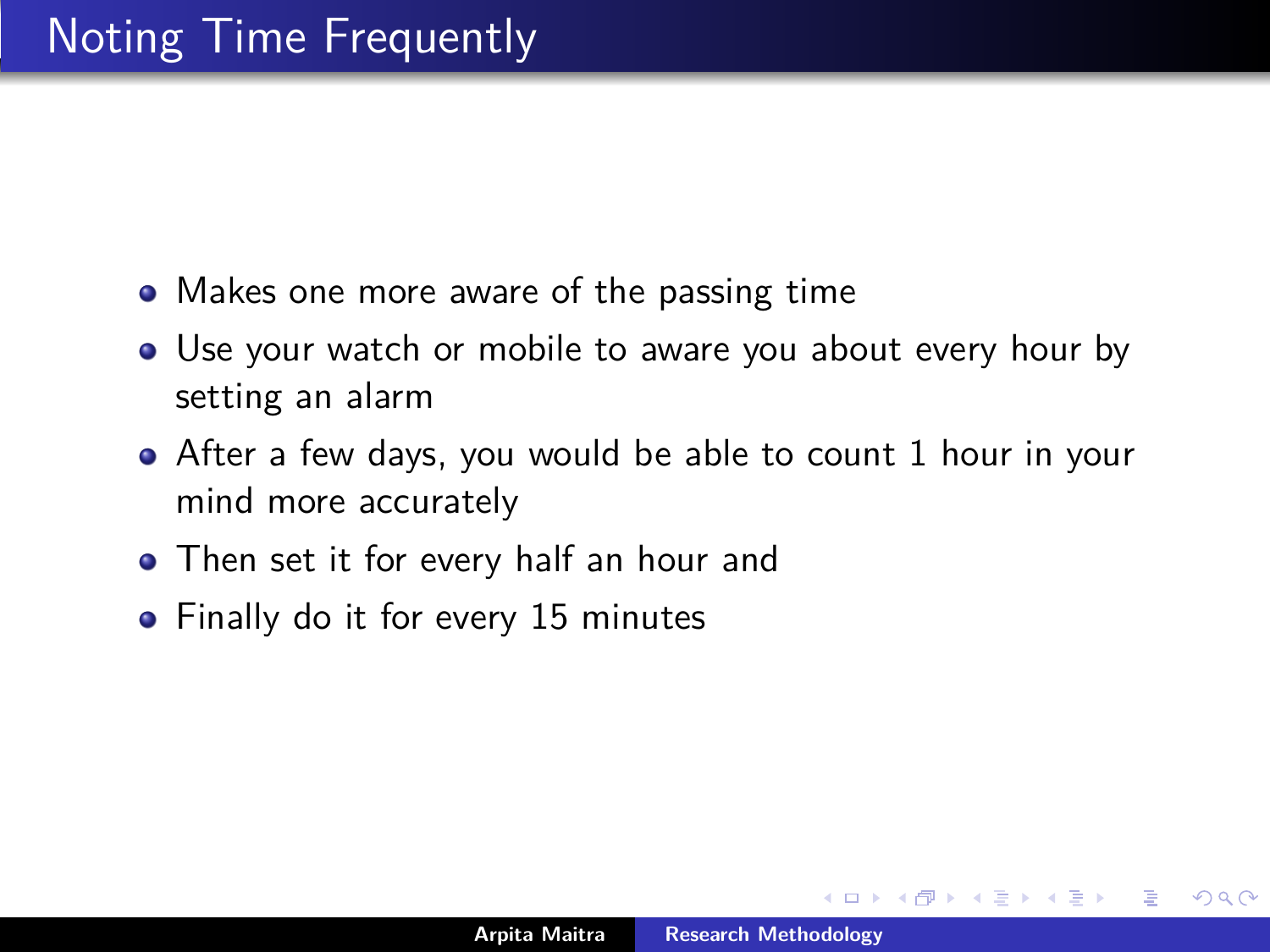- Keeping a time log for a few weeks helps to create
	- A personal awareness of time
	- The log entry should be created for every hour of awake time and describe the type of work done for the past hour (15 minutes granularity is adequate)
	- Apart from time awareness, this auditing would also reveal the time we spend in actual productive work
	- There is often a gap between what we think we would do and what we are actually doing

∽≏ດ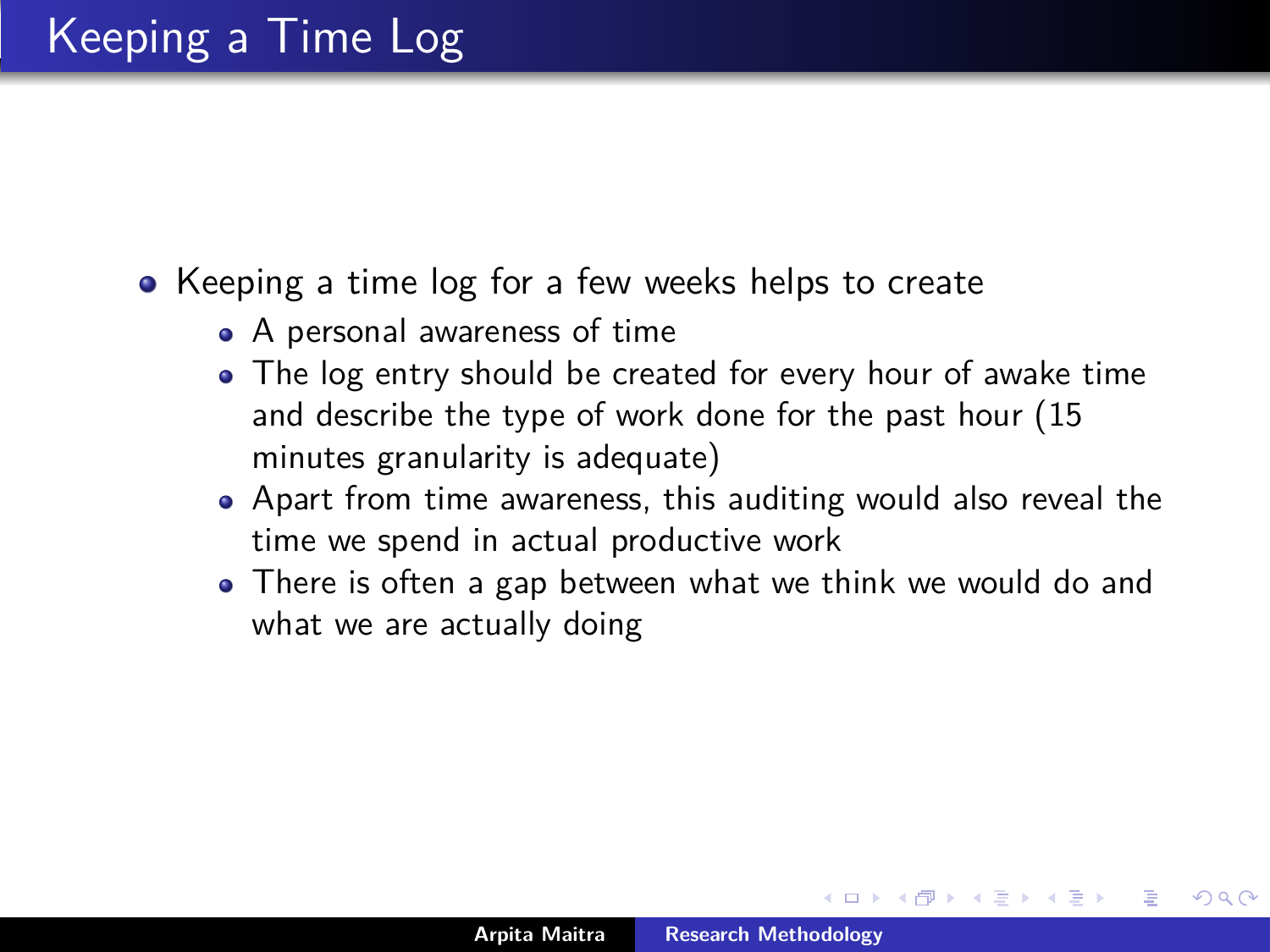- Being time aware helps to discard useless activities
- The goal should help you decide what is useful what is not
- For successful utilization of time you need to distinguish between **Urgent and Important**

 $2Q$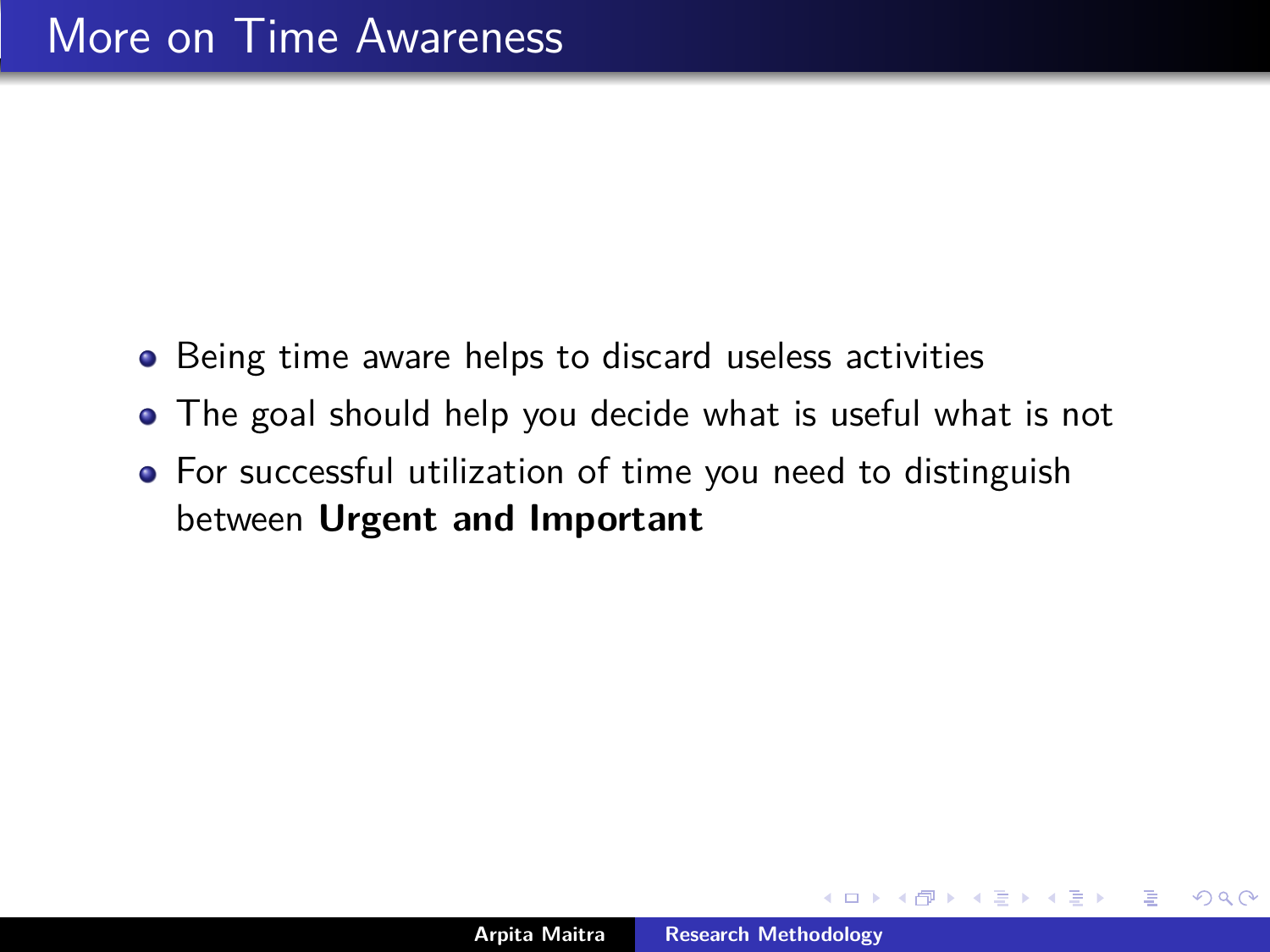### Urgent Vs. Important



メロメ メタメ メミメ メミメ

重

 $299$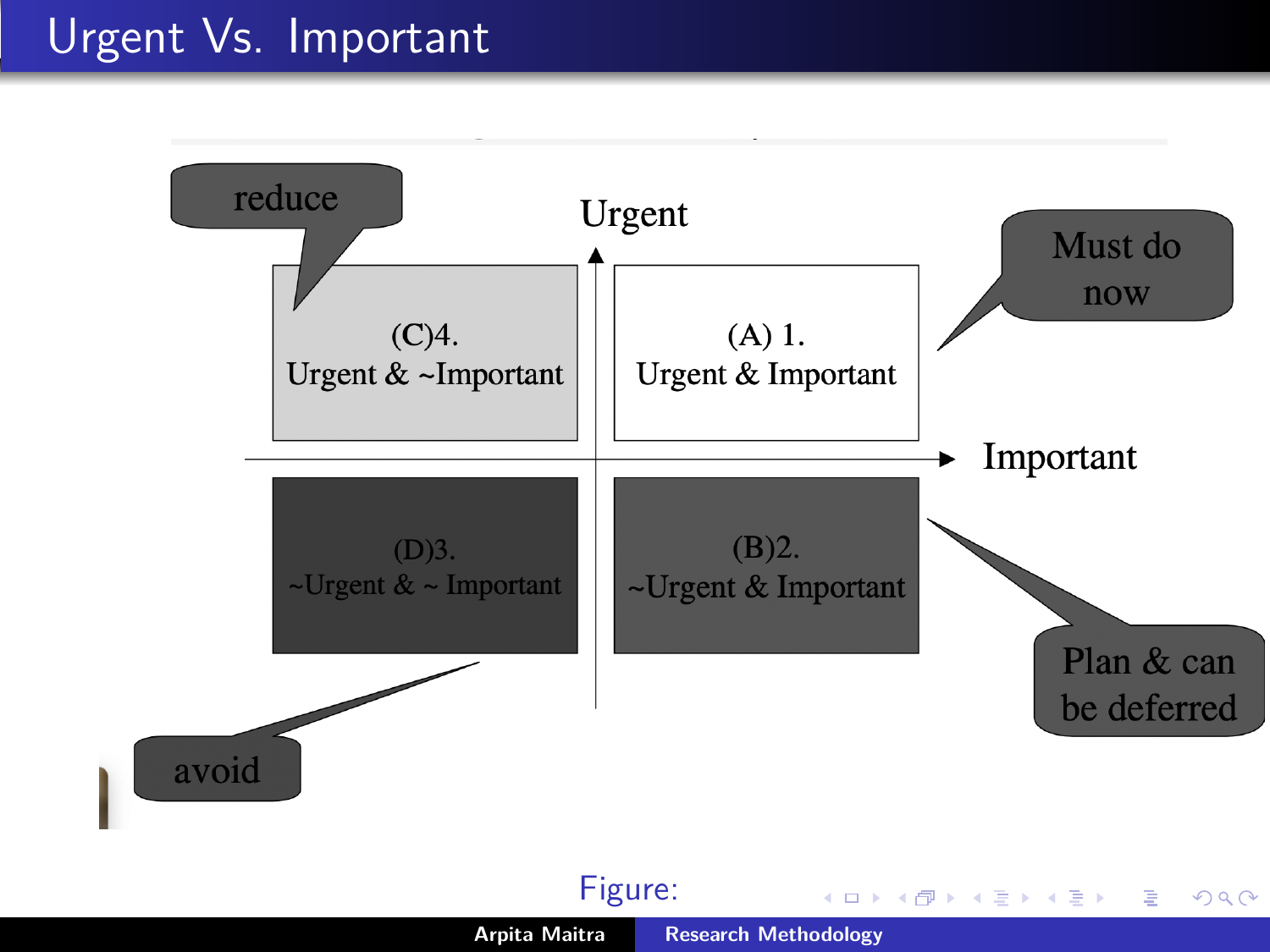- Tasks, however small, should be classified as to whether these are important or not and also whether these are urgent or not urgent
- Mapping a task in the urgent-important plane helps to prioritize
- Tasks which are both urgent and important would have the highest priority

 $2Q$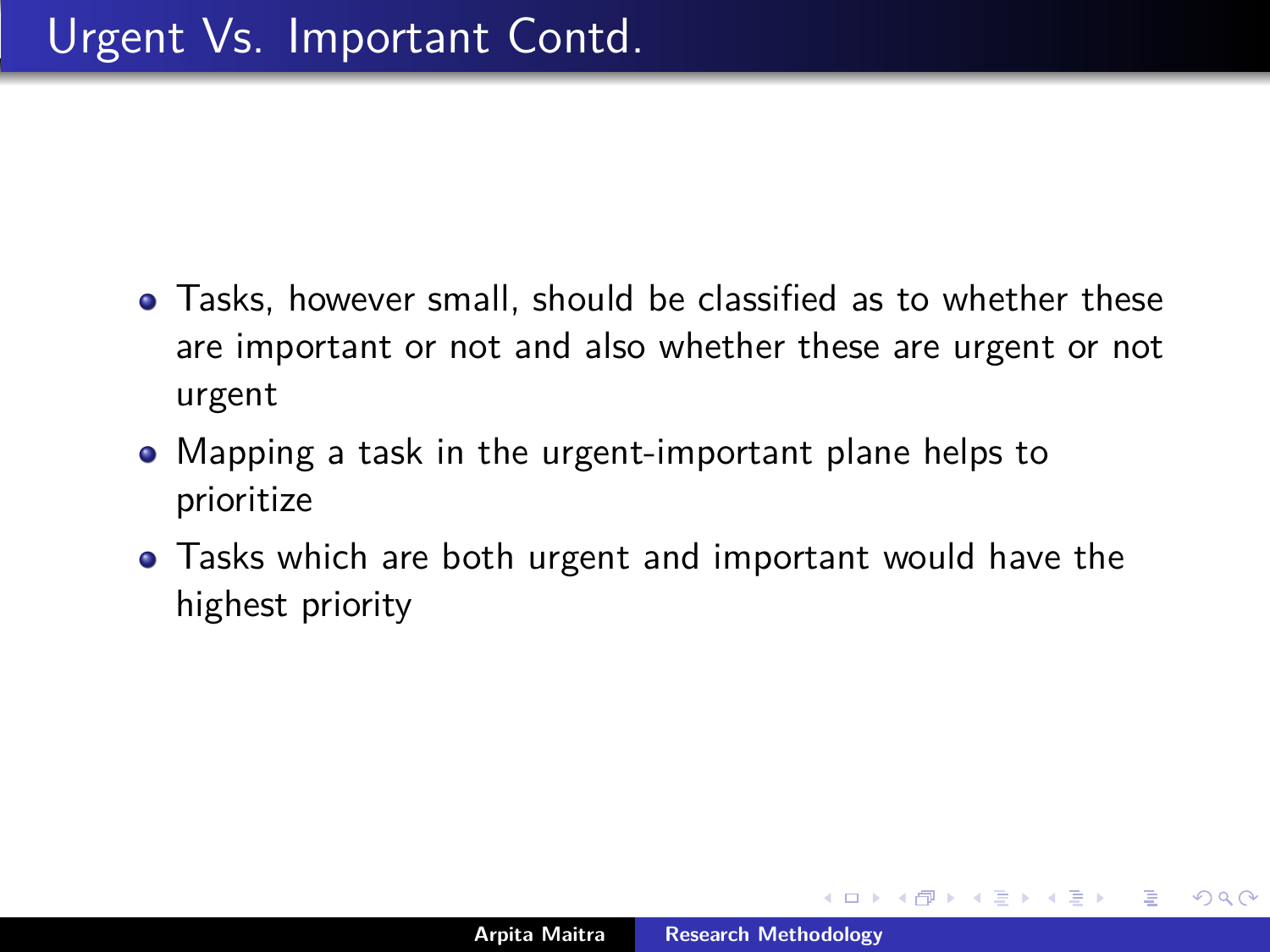- Tasks which are not urgent but important would have to be performed eventually
- These can be deferred only if demanded by the quadrant-1 tasks. These would have to be rescheduled then
- Quadrant-2 tasks cannot be postponed beyond a certain time, as these would become urgent
- **•** Tasks which are neither urgent nor important should be avoided without any mercy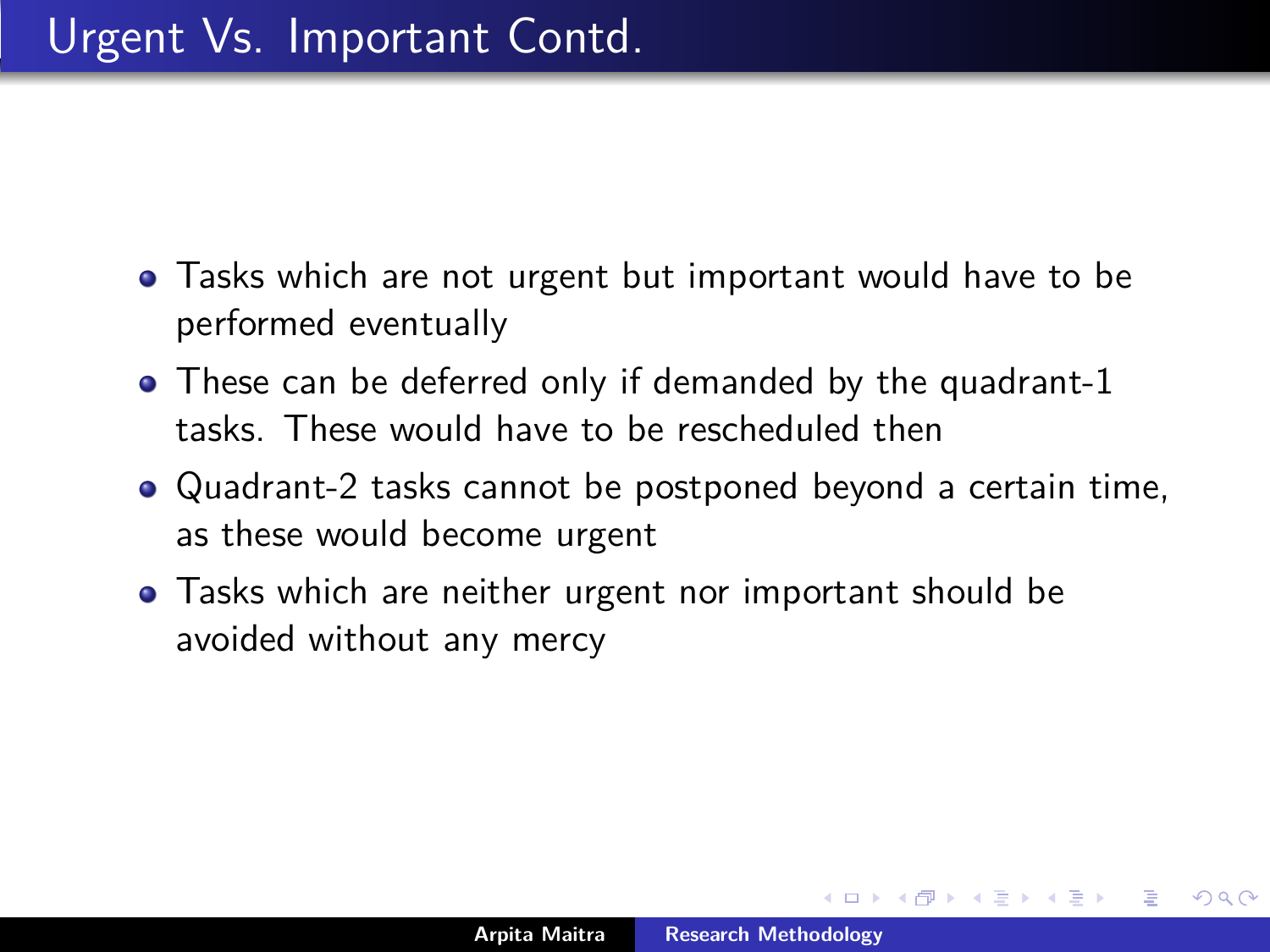## Urgent Vs. Important

- Most troublesome tasks are quadrant-4 tasks, which are urgent but not important
- Examples are;
	- renewal of a magazine subscription which has a deadline for a small discount
	- end of "SALE" in the supermarket
- Many quadrant-4 tasks, originates from other persons
- Not much effort should be allocated to these tasks
- Try using the following poster

#### "Your lack of planning does not constitute an emergency for me"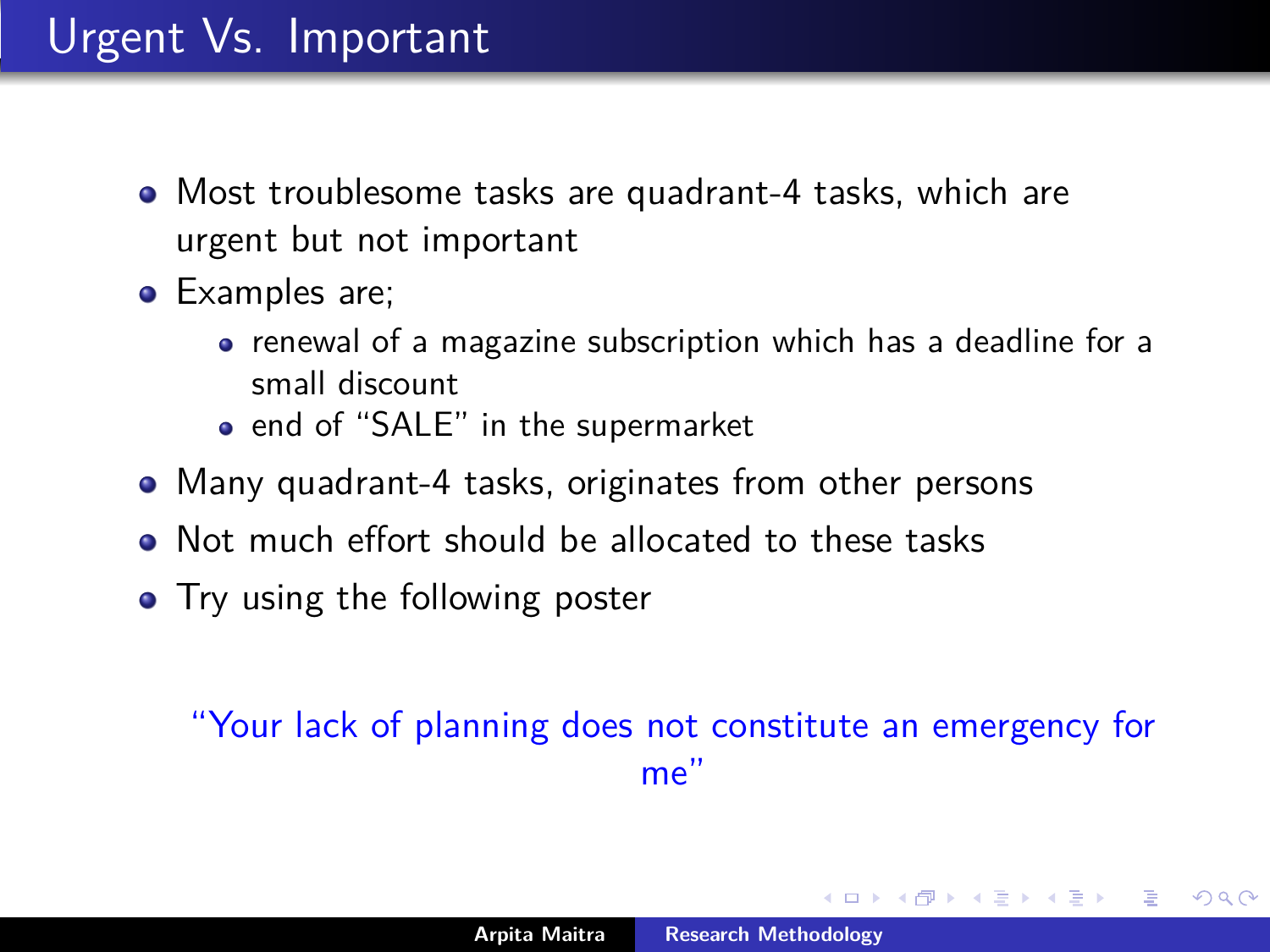# POSEC Method

- POSEC is an acronym for Prioritize by Organizing, Streamlining, Economizing and Contributing
	- **1** Prioritize Define your time and life by goals
	- **<sup>2</sup>** Organizing Things you have to accomplish regularly to be successful (Family and Finances)
	- **<sup>3</sup>** Streamlining Things you may not like to do, but must do (Keeping Note in Class, finishing a paper)
	- **<sup>4</sup>** Economizing Things you should do or may even like to do, but they're not pressingly urgent. (Pastimes and Socializing)
	- **6** Contributing By paying attention to the few remaining things that make a difference. (Social Obligations)

K ロ ⊁ K 倒 ≯ K ミ ⊁ K ミ ≯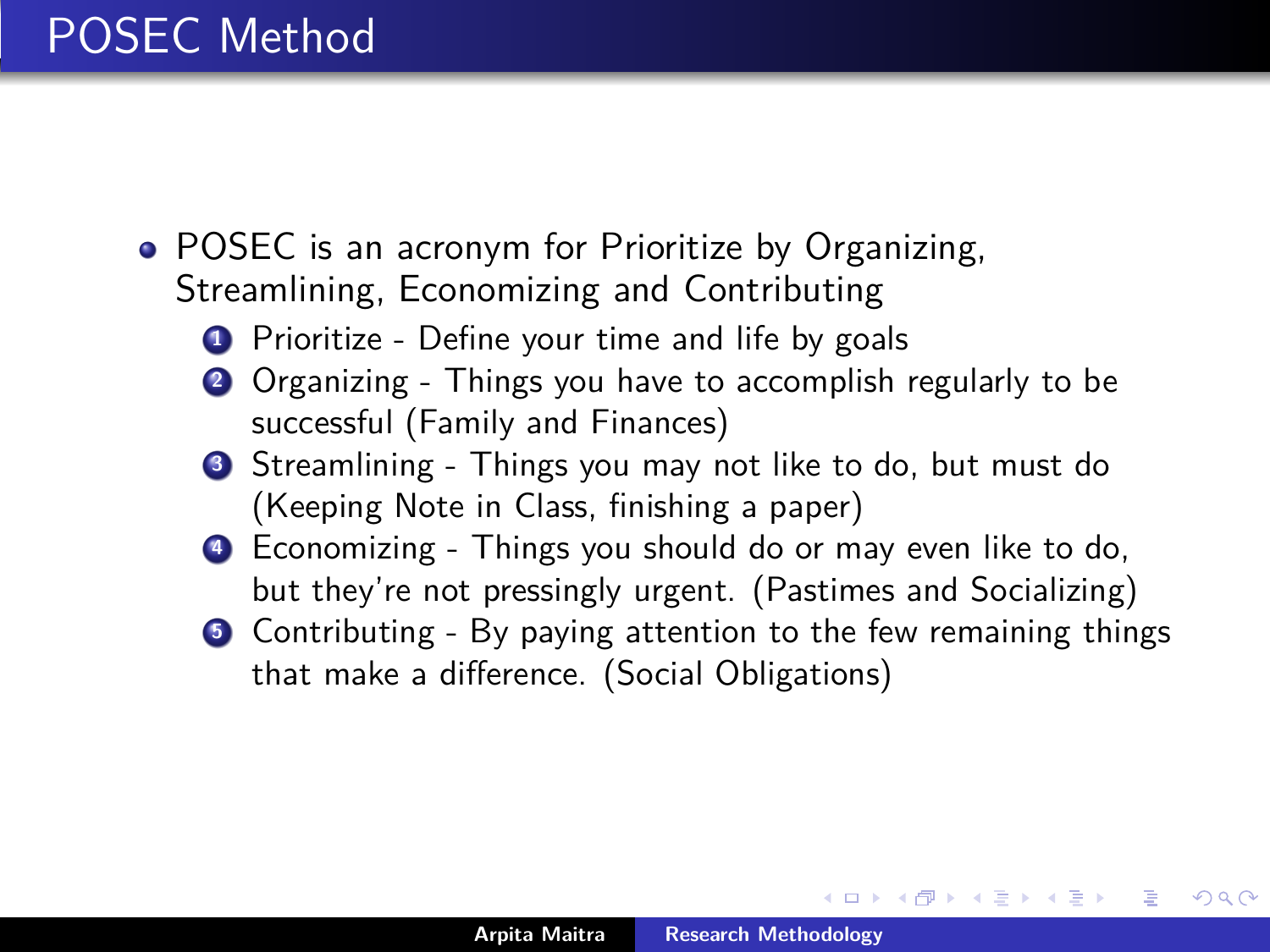- Planning for a day requires a "to-do list". This list should be updated everyday, preferable at the end of working day
- In a day planner, tick the items to be done on the next day (a subset of to-do) against time of the day
- The day planner is very similar to the to-do list, unlike the to-do list which is entered rather randomly, the day planner is entered sequentially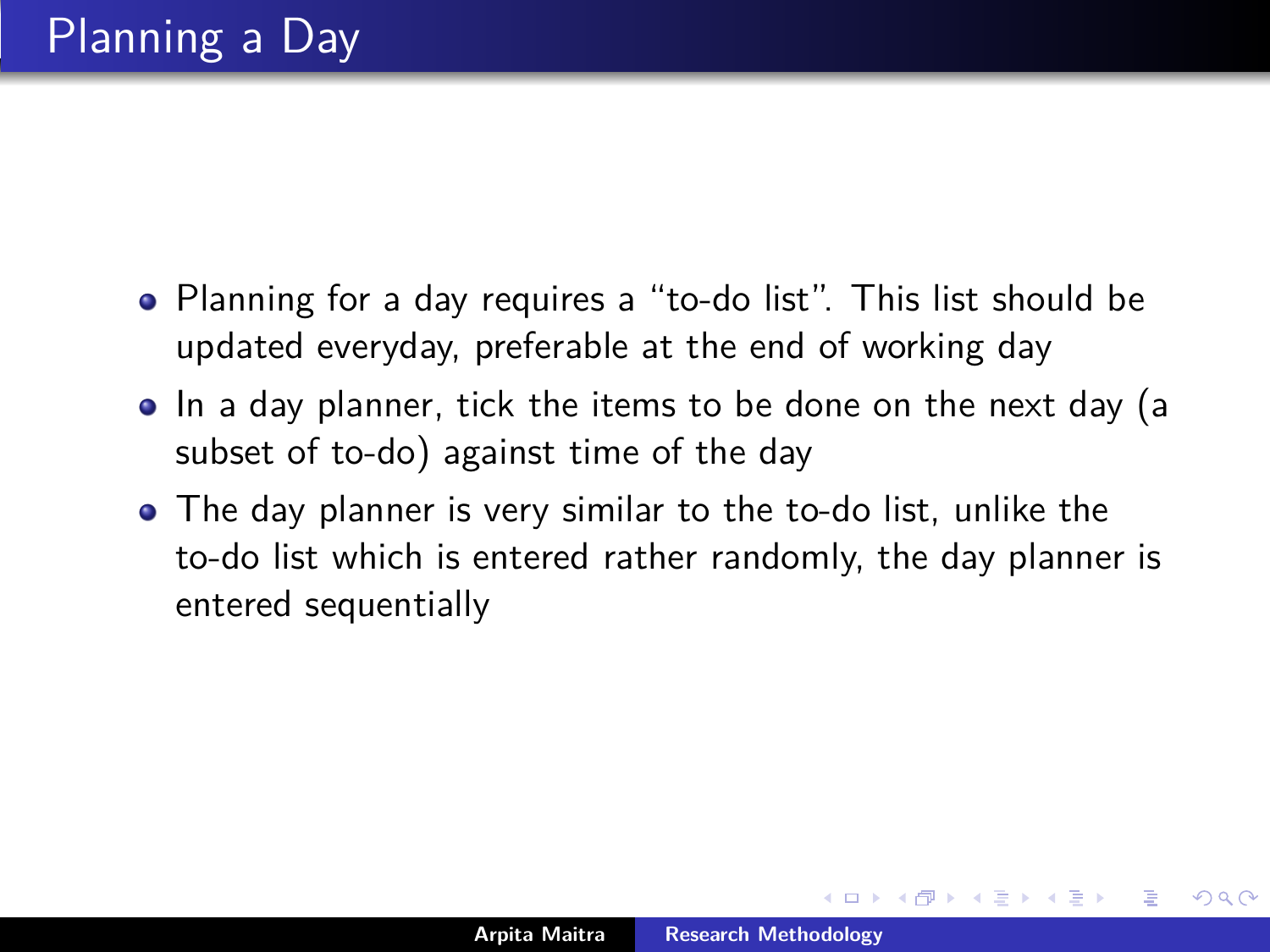- Apart from professional items, also enter time slots for thinking (appointment with self), social, entertainment, prayer (if applicable), lunch, date (if applicable) etc.
- After each hour, tick-off the items completed in the to-do registe
- Keep at least one difficult (but important) task early in the morning
- Schedule pleasant tasks at the end of day
- Quantify the tasks if possible
- For example, browse 17 papers :-))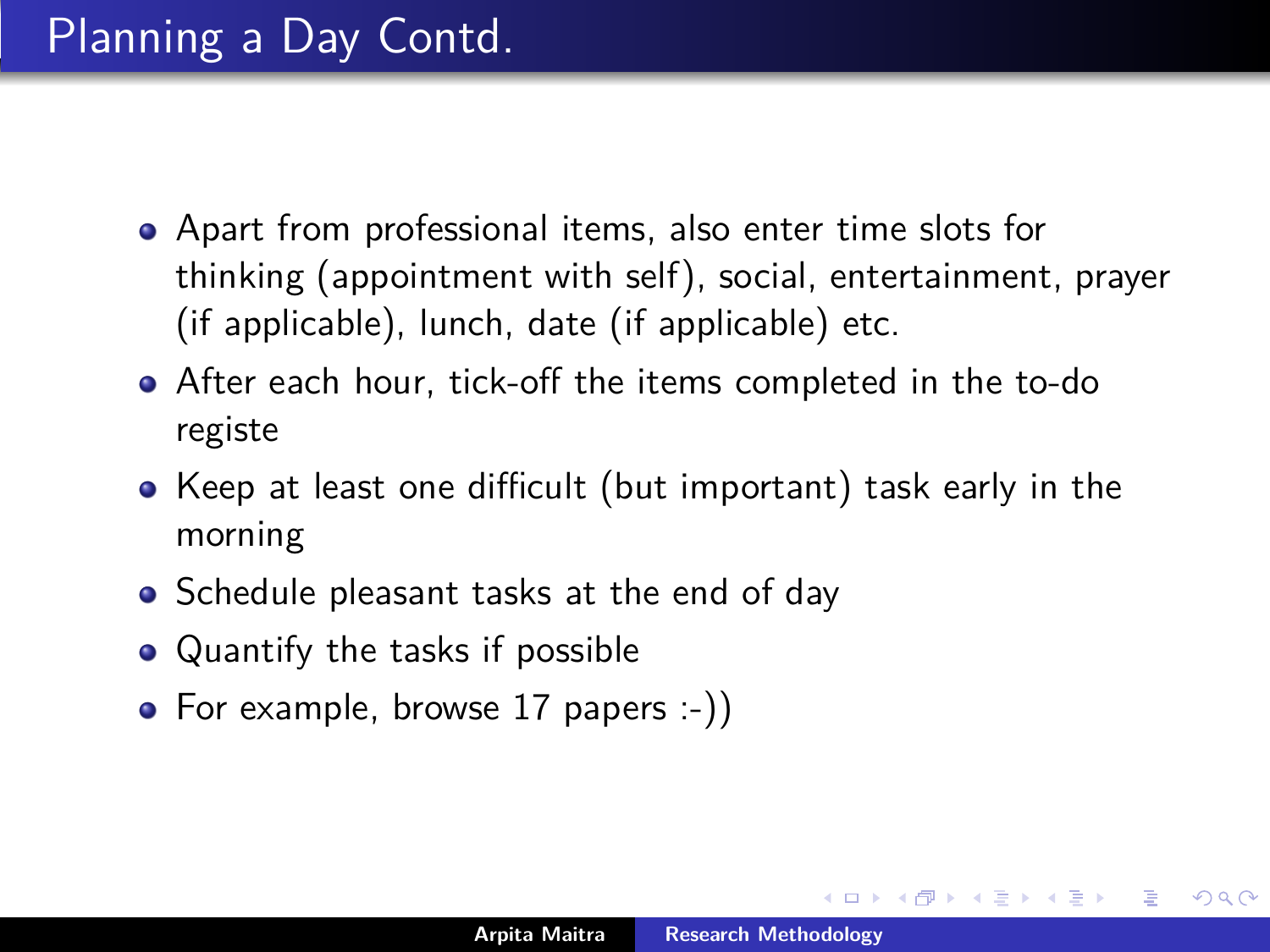- Planning also helps to allocate tasks to suit your bio-rhythm
- Planning must be executed with best effort
- To eliminate type-C and Type-D tasks, some tact may be required
- One has to learn to say no, otherwise priorities of others may take up lot of productive time
- The practice of time management should enable the aspirant to enrich professionally so as to contribute more to society and to others, in a planned manner but not by terms dictated by others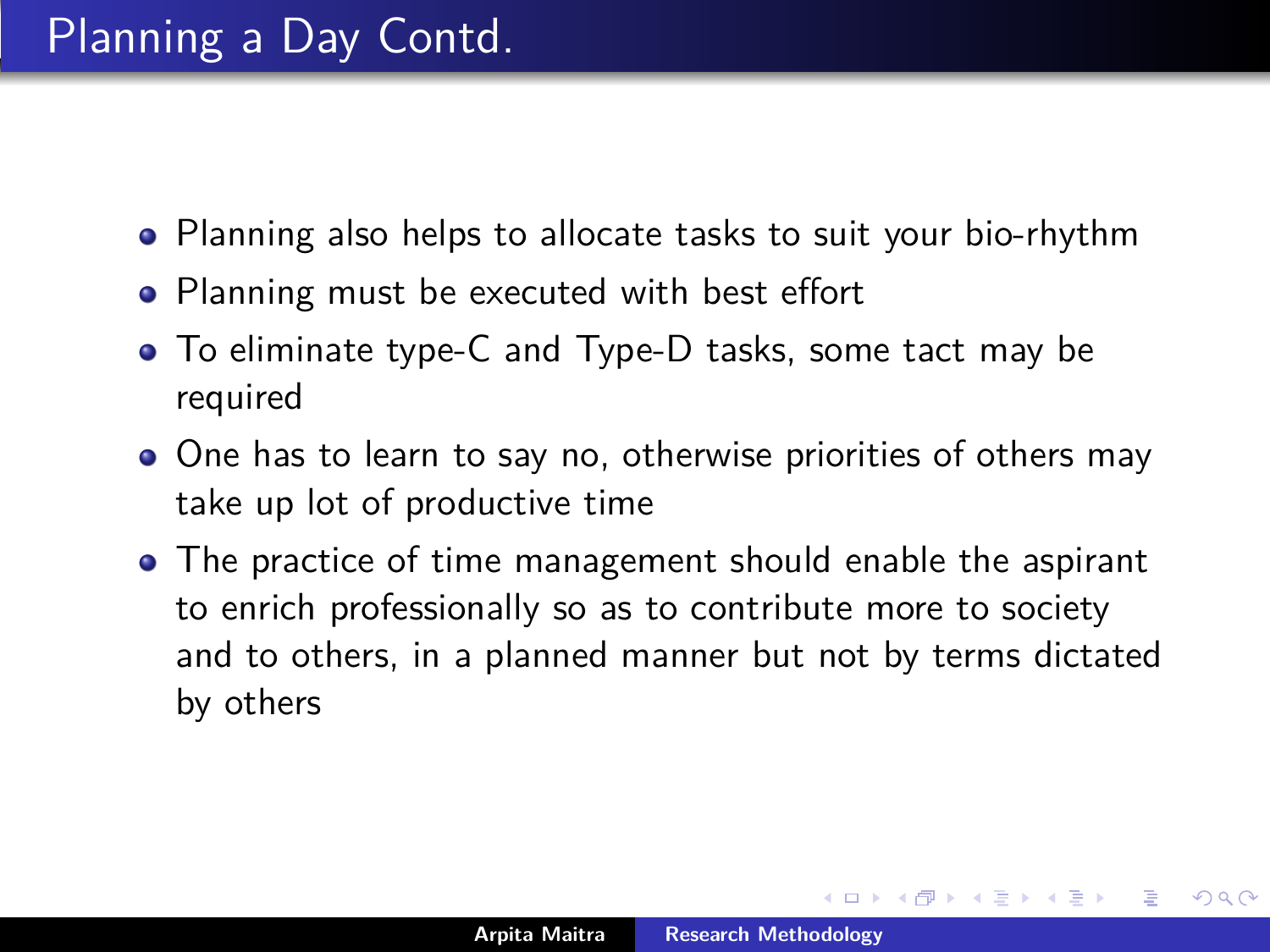- Some researchers favour Keeping 'regular hours' rather than work flexitime
- Keeping a fixed routine helps in many respects
- More free time to enjoy
- Attending to family and kids
- Regular hours need not mean (10am to  $5pm$ ) × 5. It can be odd hours too! (from 11 pm?? :-)))
- Unless there are some non-avoidable reasons, the routine should not be broken
- Adhering to a daily plan and a to-do list saves a lot of time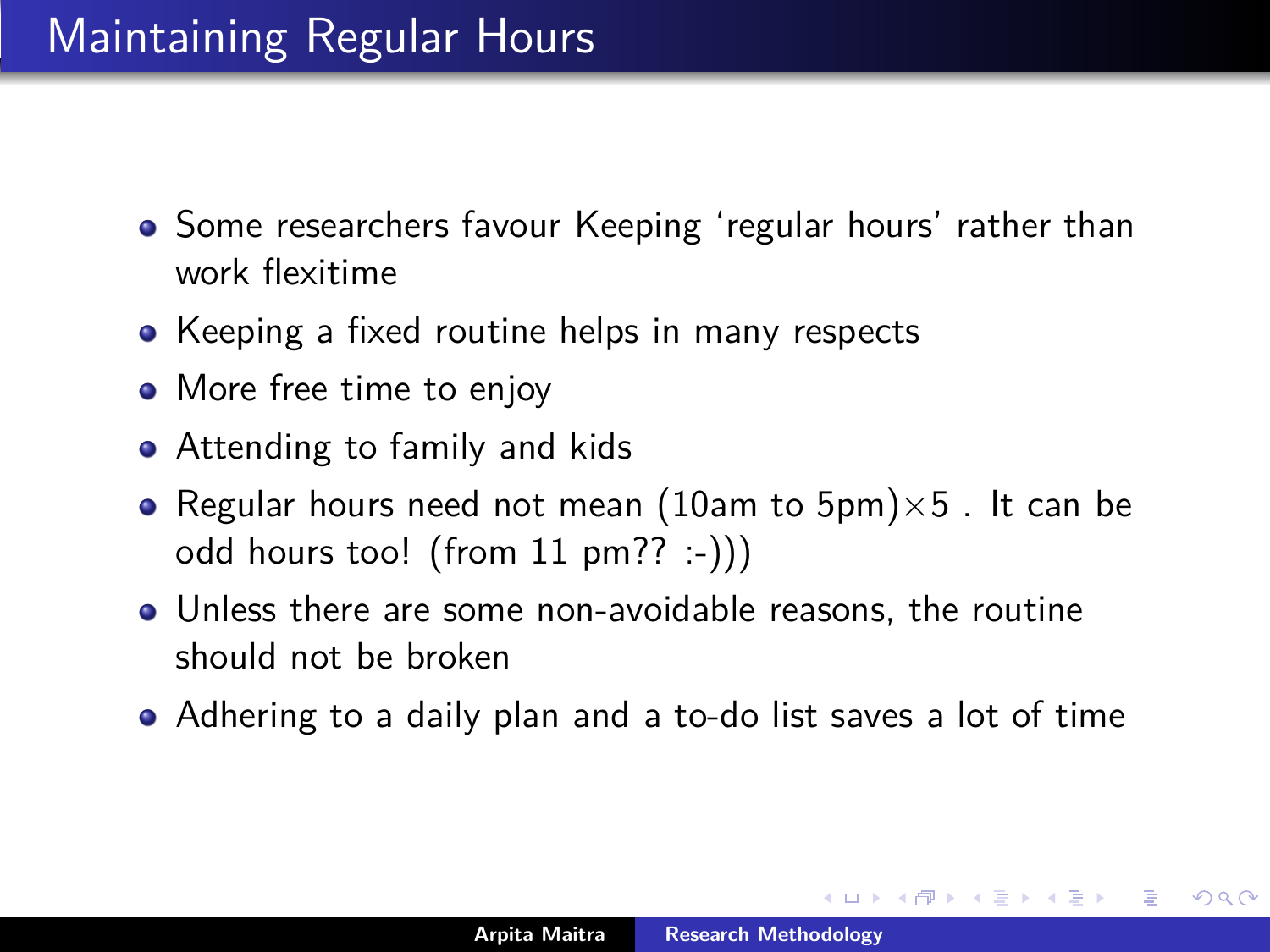- Efficiency of carrying out different tasks varies with the time of the day
- More generic patterns are as follows
	- **<sup>1</sup>** Manual dexterity the speed and co-ordination with which one performs complicated tasks with the hands – peaks during the afternoon
	- **<sup>2</sup>** Most of us seem to reach our peak of alertness around noon
	- **<sup>3</sup>** Short-term memory is best in the morning in fact, about 15% more efficient than at any other time of a day
	- **<sup>4</sup>** We tend to do best on cognitive tasks things that require the juggling of words and figures in one's head – during the morning
- Biorhythm of individual varies from person to person
- It would be a good idea to know ones own biorhythm
- From the general trend and individual types, it is possible to prepare a very effective daily schedule

**≮ロト ⊀母 ト ⊀ ヨ ト ⊀ ヨ ト**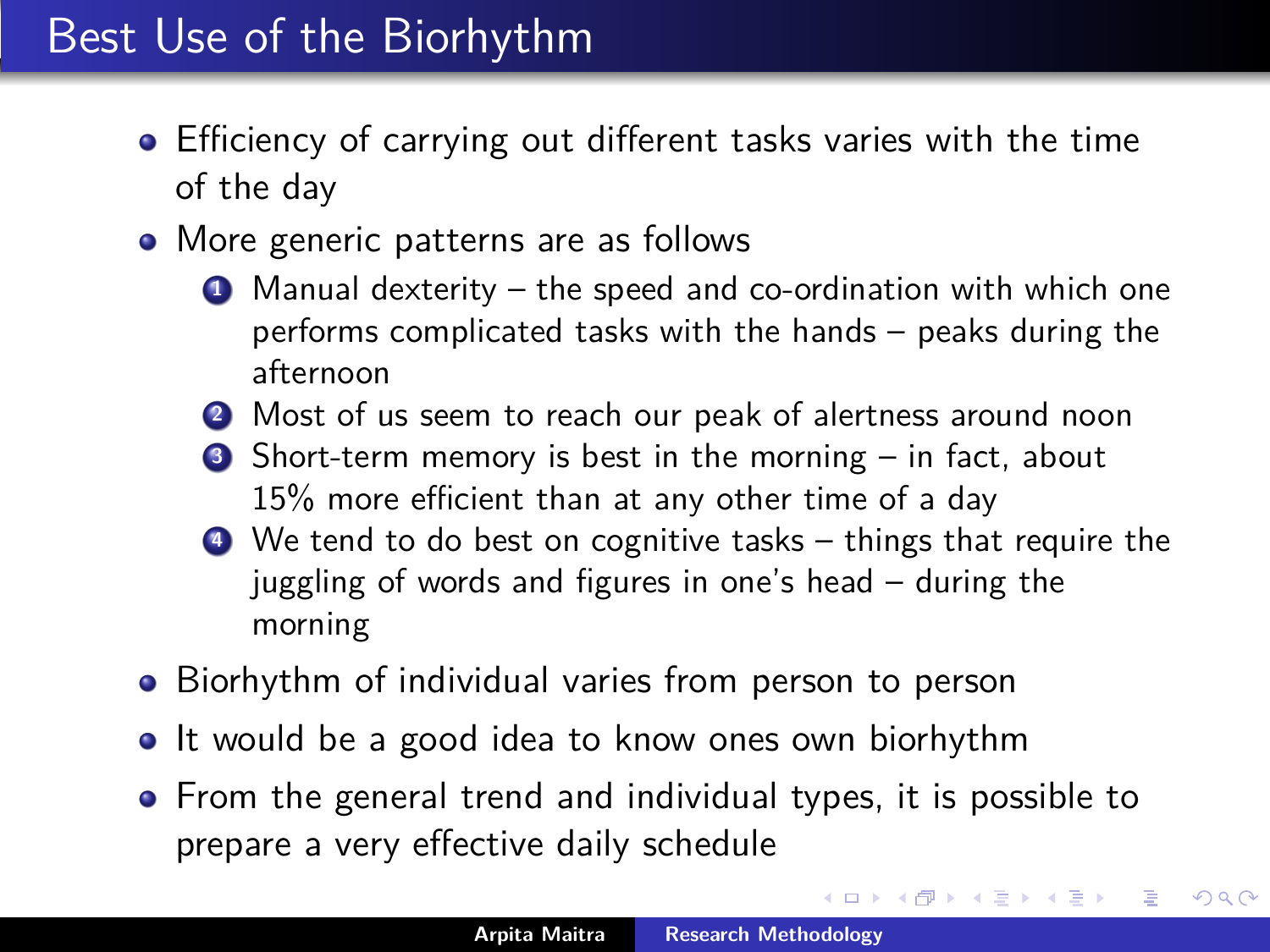- $\bullet$  It is a common experience that 80% of tasks can be completed in 20% of the disposable time
- This is called Pareto or "80-20" Principle
- When the principle is accepted, one should seek to identify these 80% tasks which apparently are easier tasks
- The rest 20% must then be relatively difficult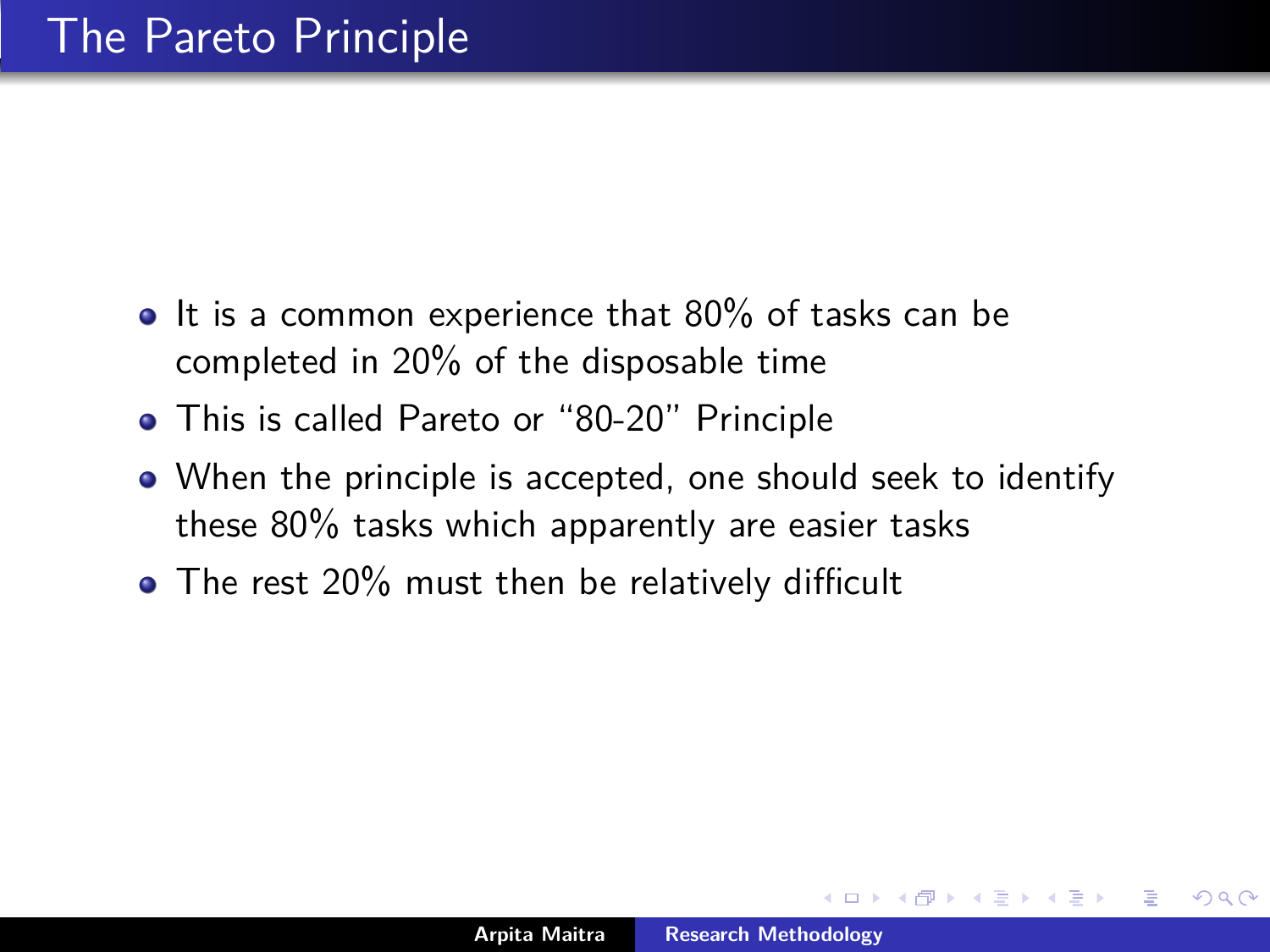- Depending on the personal working styles (and also biorhythm) the tasks can be scheduled
- Many of us would attempt the easier 80% first and not do the real tough ones at all
- To prevent this undesirable situation, some tough tasks must be scheduled when the productivity and intellect are at the peak level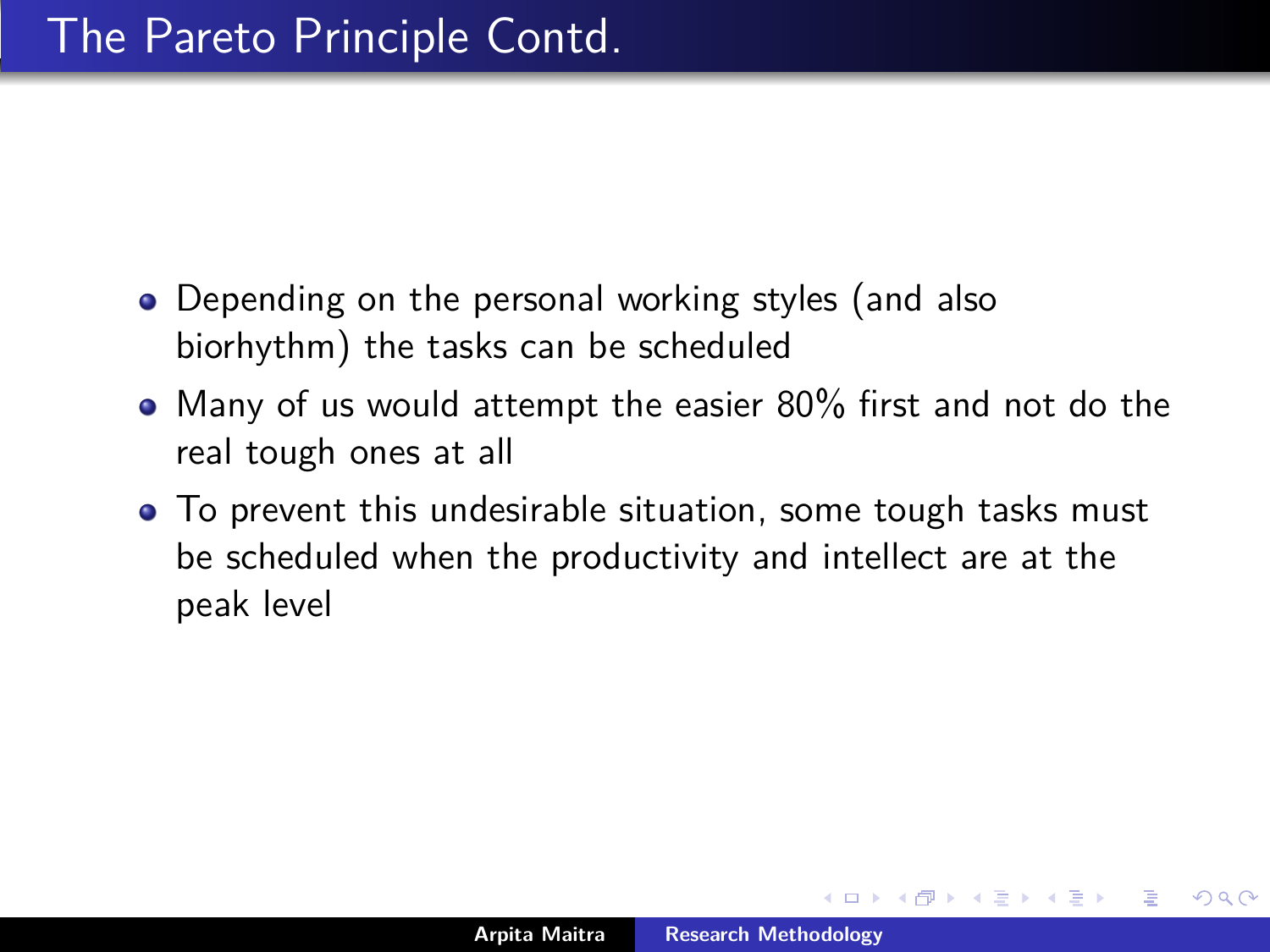### Review Your Daily Achievements

- It is worthwhile to review the performance of daily schedules, at least weekly
- Try the following questions for self assesement
	- **1** Are you trying to accomplish too much in a day?
	- **<sup>2</sup>** Did some tasks not get done because you were not ready at that time to do them?
	- **3** Was the item or task clearly formulated?
	- **<sup>4</sup>** Did you find it difficult to make decisions?
	- **5** Did you have all the available information?
	- **<sup>6</sup>** Had you neglected to plan sufficiently for the day because you were feeling under pressure?
	- **7** Did you abandon a task because it was too difficult or too boring?
	- **<sup>8</sup>** Did you follow best use of the best time?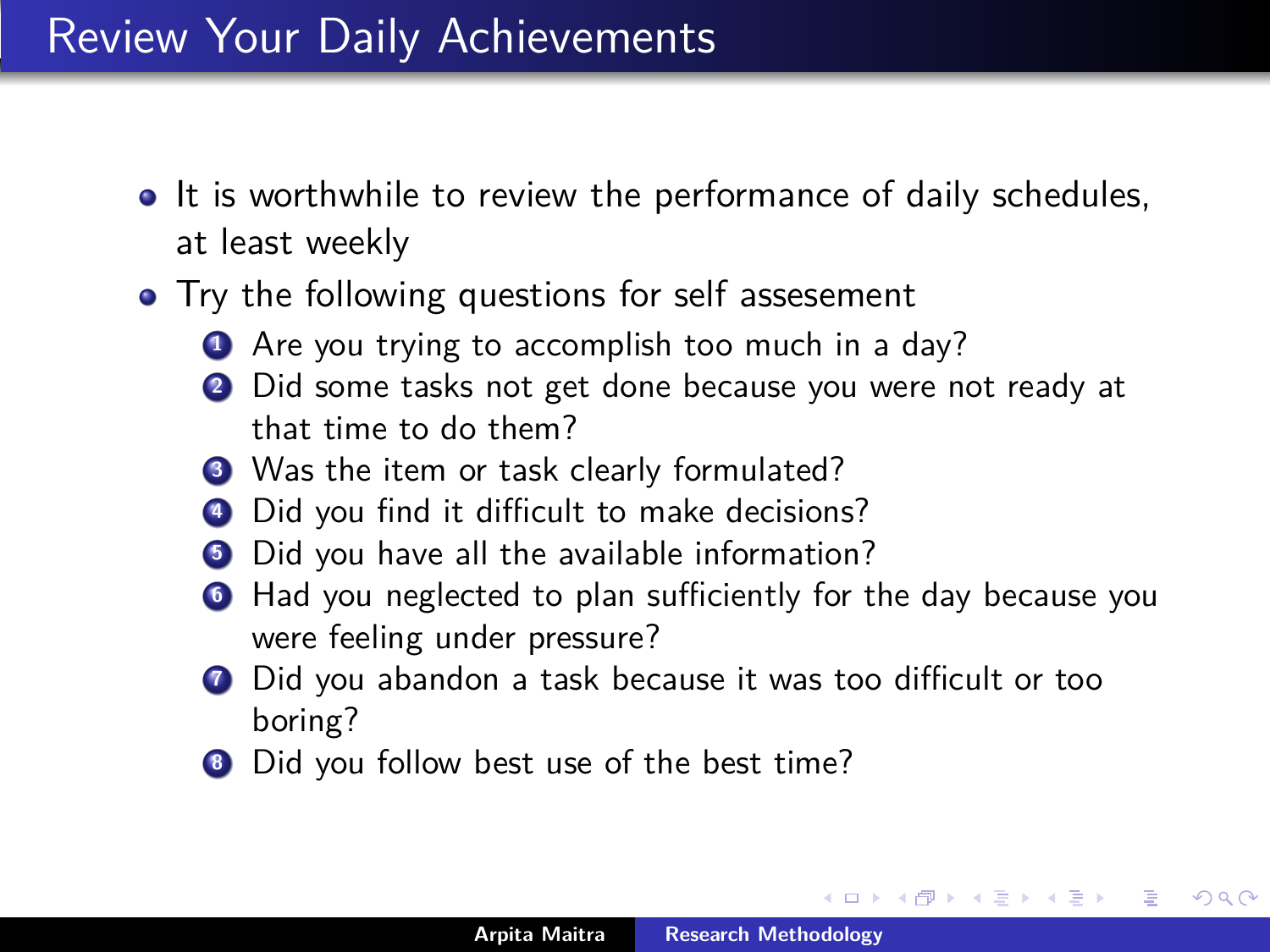- Time flies when you are at the computer and on the 'net'
- Of course you need the computer and the internet for
	- **•** Literature search
	- Drafting paper
	- Running program etc.
- You must not spend unnecessary time at the PC
- Spending too much time looking at the monitor and sitting in the same position are harmful for your health too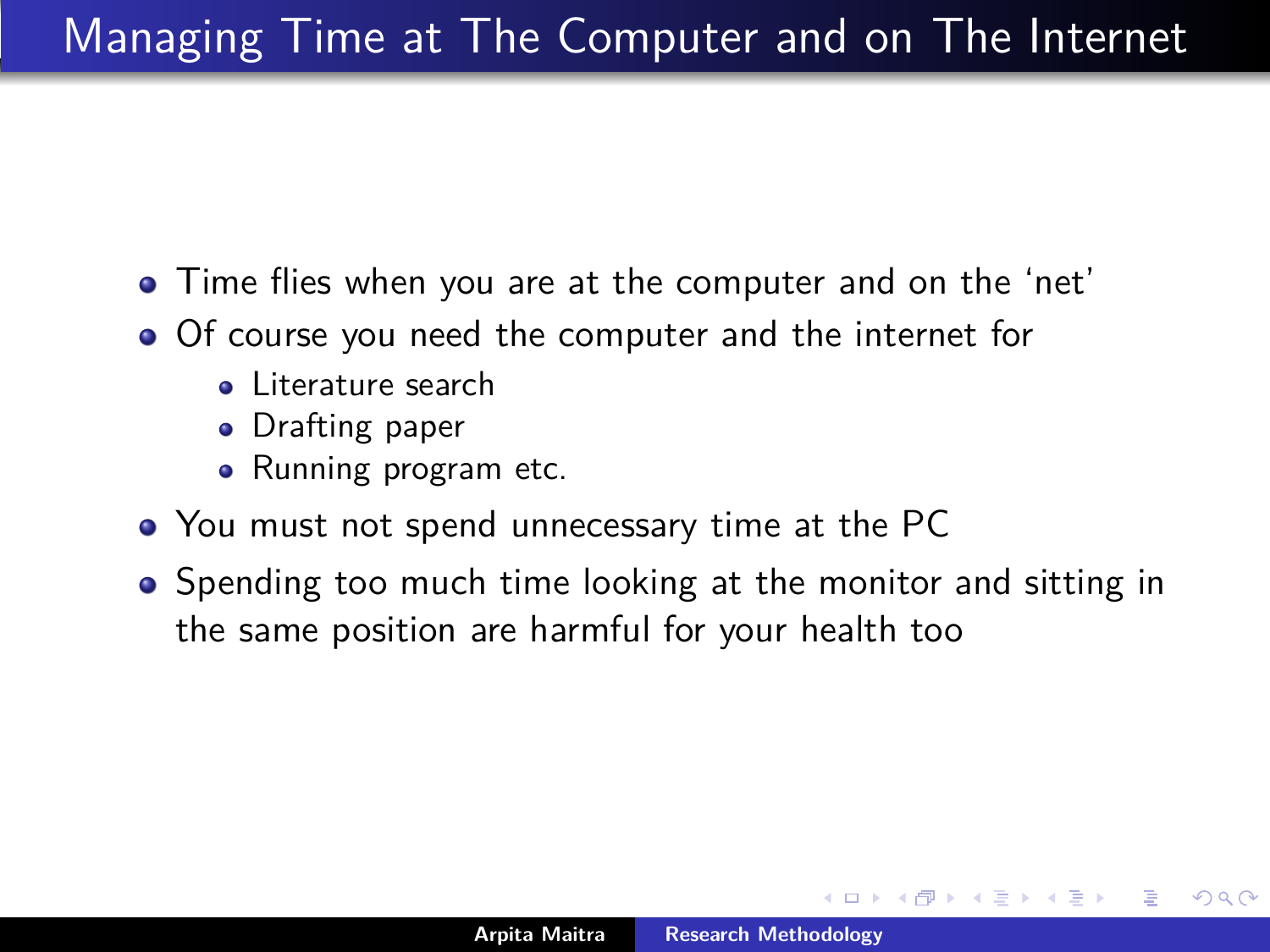### Classic Time Wasters

- Net Surfing without an agenda
	- decide in advance what precisely you are going to use the web for, and stick to it
	- You may allow yourself a specific small amount of surfing as a treat or a break from work
- Web Chatting
- Spending too much time in Social Networking sites
- Downloading some software which you might not use at all
- Downloading as you wish to download
- Playing on-line games
- Meticulously creating a 'PowerPoint' animation which is not needed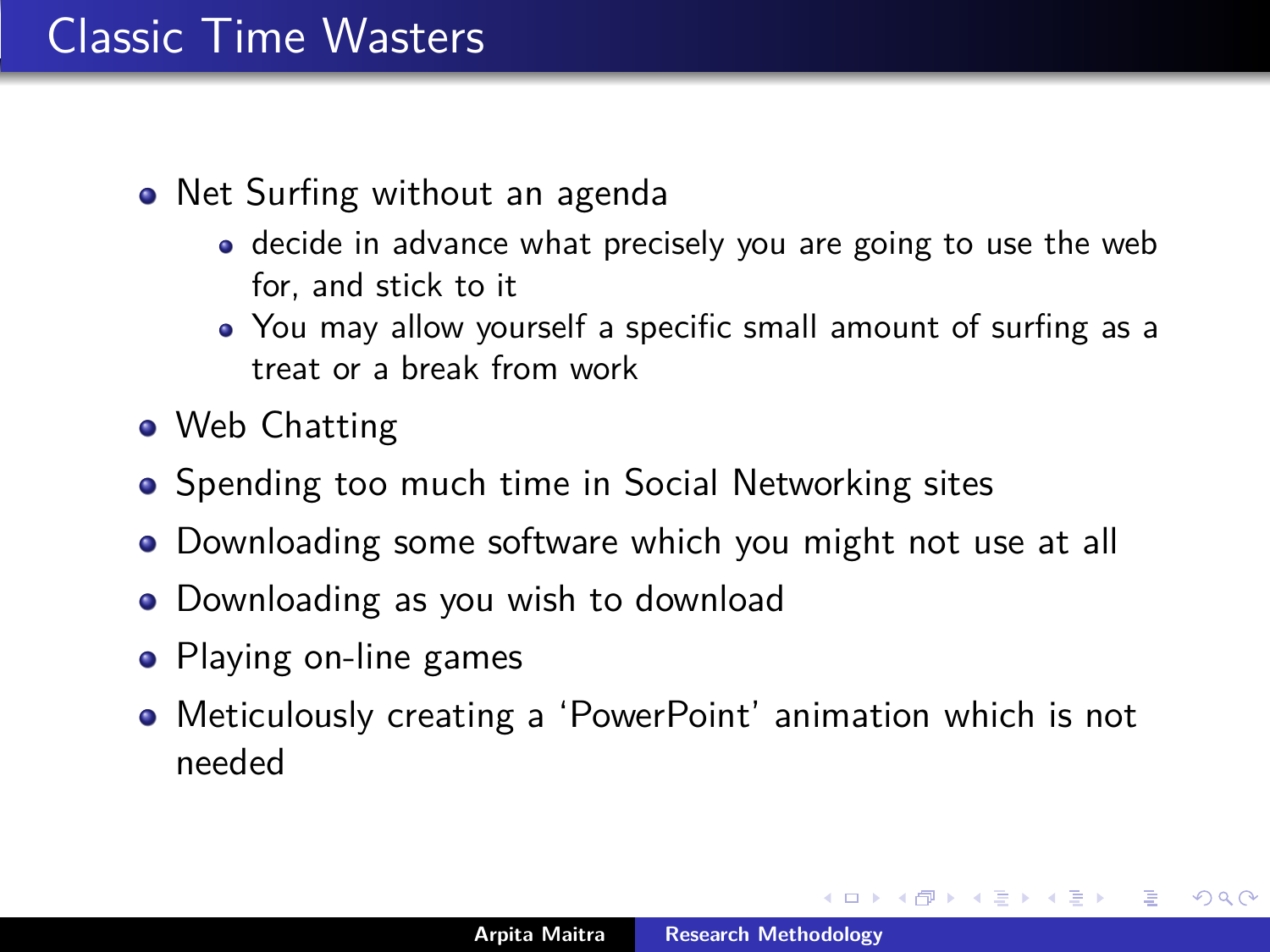- The only time you should multi-task is while you are waiting for an experiment such as an incubation step. People are much more productive when concentrating on one task at a time
- Make time for a break. Research has shown that you are less productive when you work long hours. The increase in stress and exhaustion not only slows you down; it leads to errors, accidents, and ill-health. Any of these factors could cost you extra time and decrease your productivity in the long run

∽≏ດ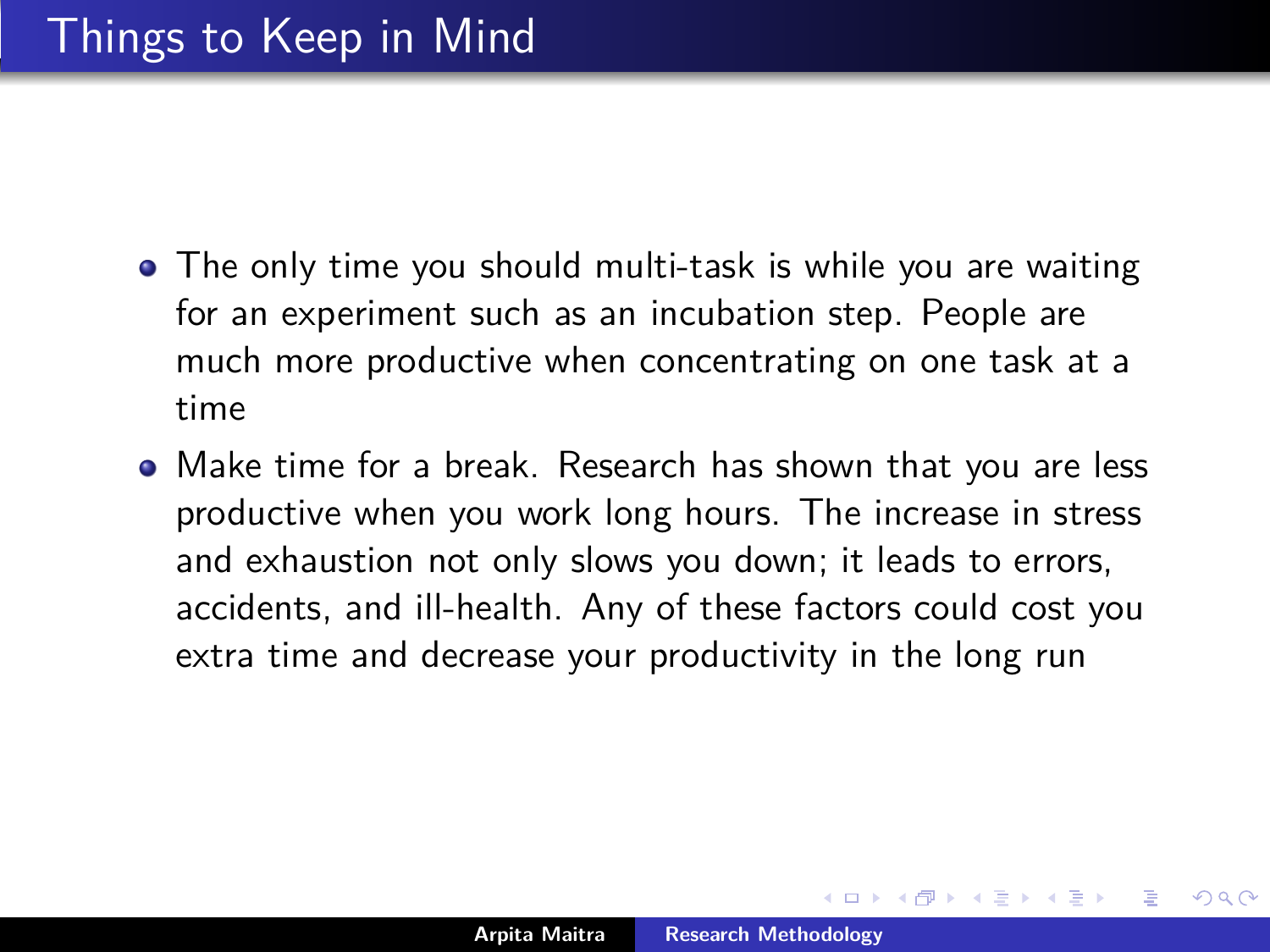- Avoid aggravation during group meetings and maintain a positive environment at work. This can certainly improve productivity
- Make time for meals. Deficiency of essential nutrients can have a deleterious effect on memory and cognitive ability

 $\Omega$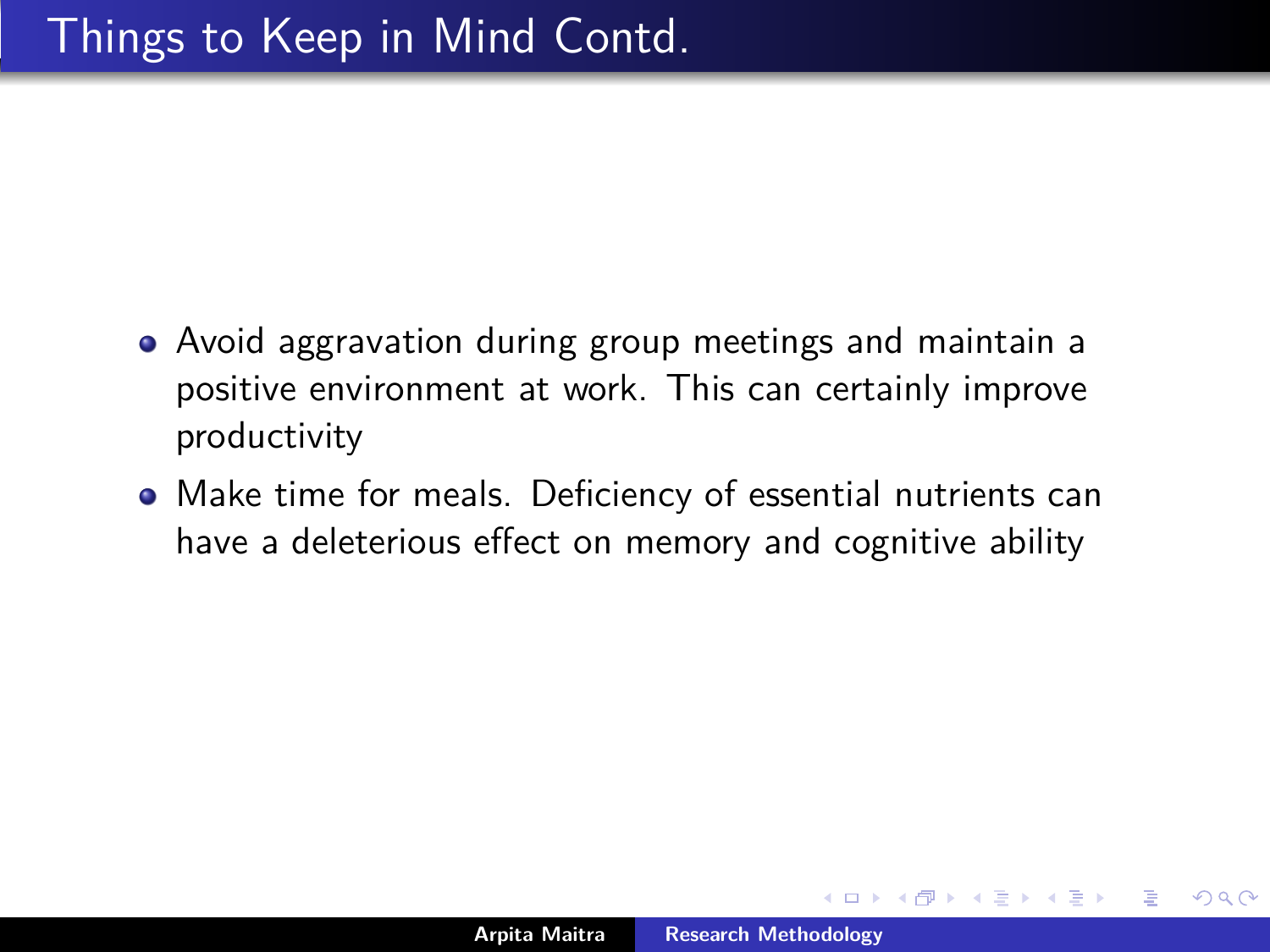- Plan your day according to your most productive times. If you are a morning person, schedule tasks that require more concentration early in the day. Create a to-do list in accordance with your plan
- Assign a fixed time during the day to deal with interruptions such as emails, phone calls, instant messages, and social media rather than allowing them to interrupt you throughout the day. You could waste up to half an hour of your time regaining your focus after you have been disturbed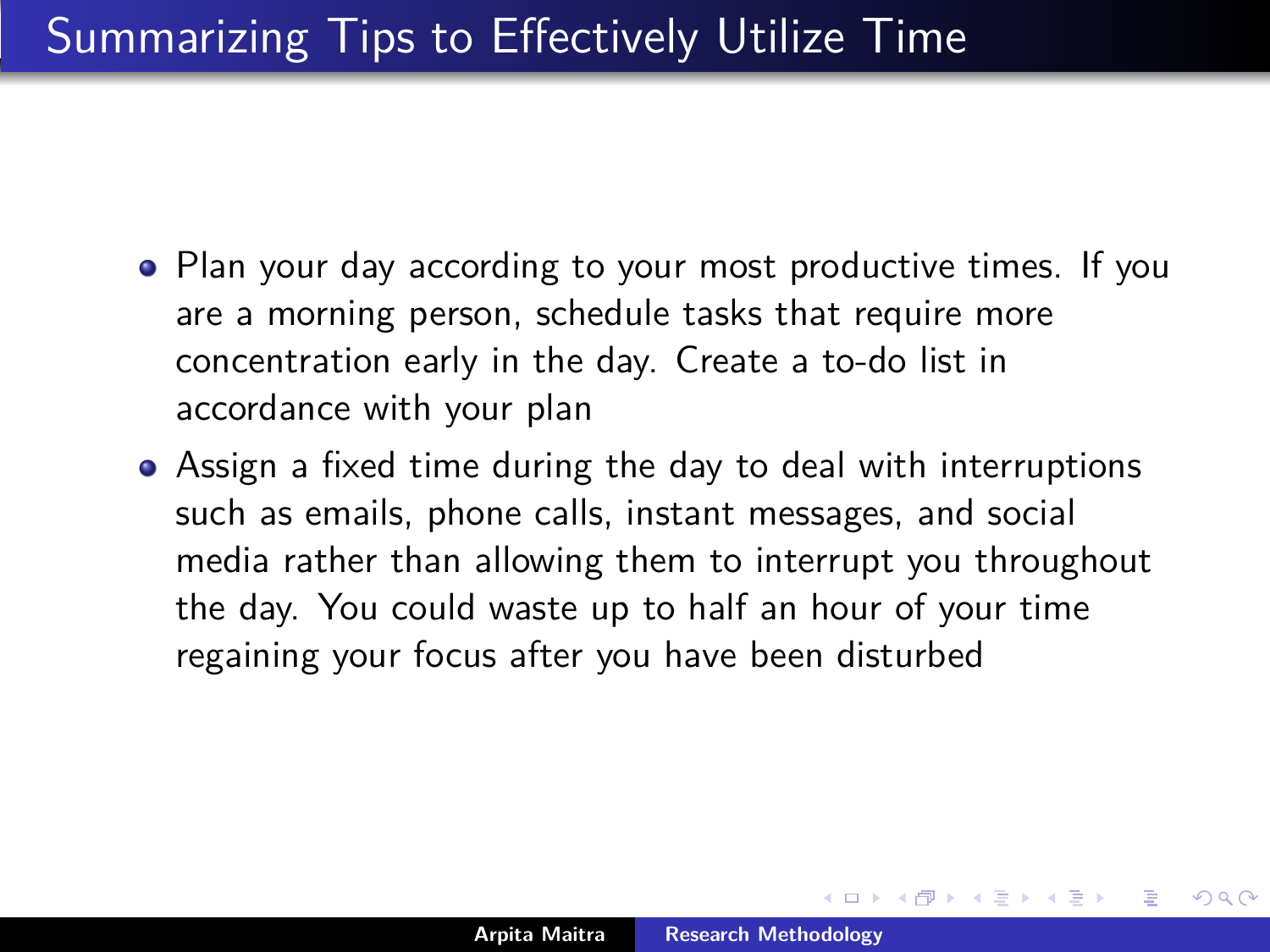# Summarizing Tips to Effectively Utilize Time Contd.

- Always keep something to read with you. A reading task can be done while waiting on a bus or in a queue
- Needlessly postponing unpleasant tasks just delays completing them
- May use a project management software to help you organize and keep control of all your tasks
- Lack of self-discipline is a serious impediment. Stick to the plan
- Schedule an extra 50% of the time as a buffer when you schedule time for a task